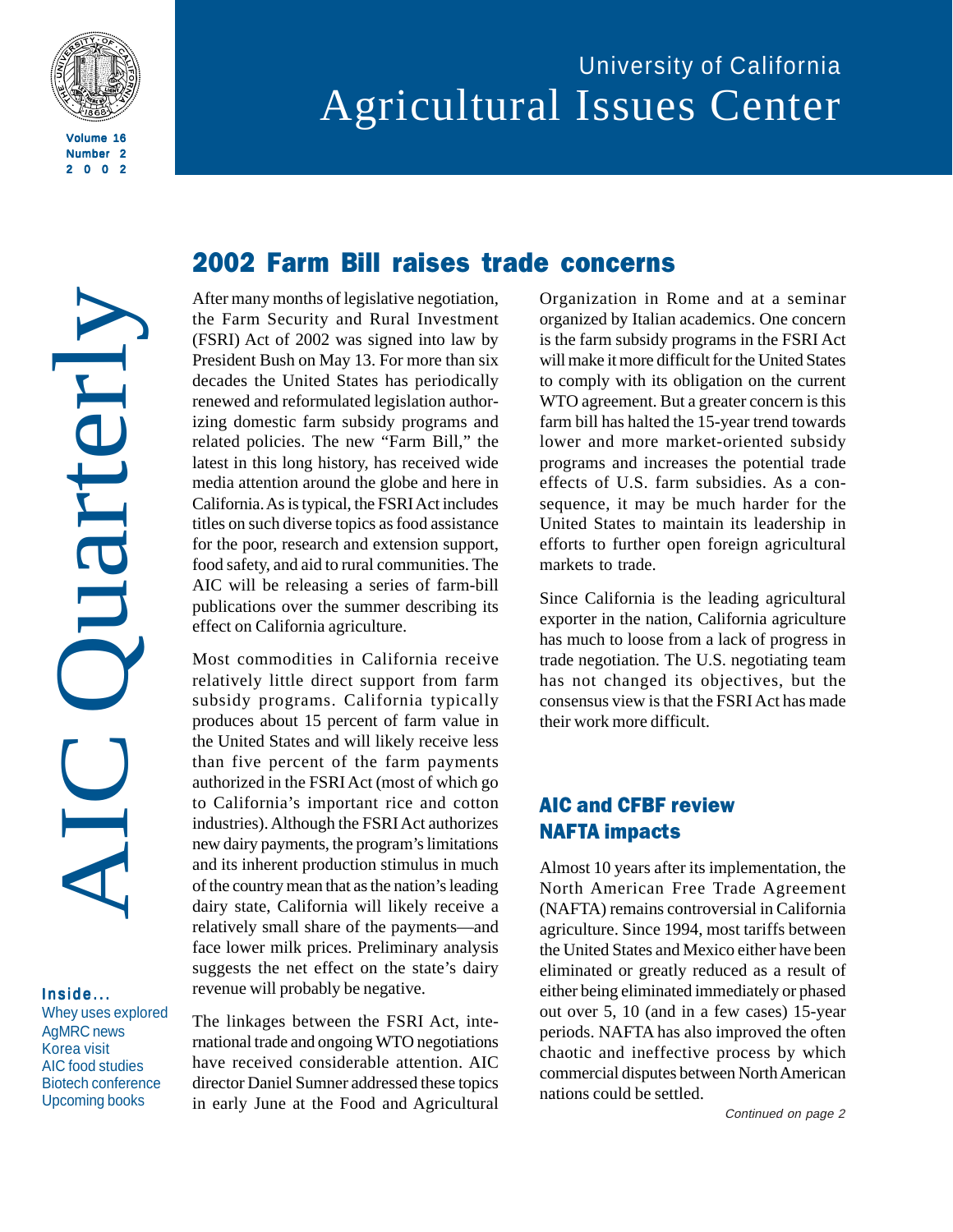#### (NAFTA continued)

The move toward free trade between the United States and Canada began with the Canada-U.S. Free Trade Agreement (CUSTA), which became effective in 1989 and was incorporated into NAFTA. However, a number of agricultural commodities of interest, including most dairy products, were largely ignored by CUSTA.

To better understand what free trade in North America has meant to California agriculture, the AIC and the California Farm Bureau Federation have summarized the views of a large sample of California farmers and ranchers who responded to mail and web surveys, reviewed NAFTA provisions, and examined California agricultural trade, production, and price data from the NAFTA/ CUSTA era. Aggregate and individual data were reviewed for 25 of California's most important commodities, ranging from almonds to wine, that are traded in North America. The changes in trade during the NAFTA and CUSTA periods were examined for those commodities and compared to changes in acreage, production and prices in California during the same period.

In agriculture, there are always many sources of fluctuation. Therefore, the study evaluated how the economic profile of California agriculture was likely affected by NAFTA in the context of many factors over the past decade, including the strengthening of the U.S. dollar, the Asian financial meltdown, slow growth in Japan, and several large crops in California and elsewhere. With so many relevant changes happening over the same period, it is difficult to determine causation from a single source, nonetheless the study does all it can to suggest where NAFTA has had it most significant effects.

Henrich Brunke and Daniel Sumner at AIC conducted the research with collaboration from the California Farm Bureau Federation and results will be finalized over the next few weeks. The complete study will be published by the California Farm Bureau Federation and AIC this summer and will be available on the AIC website and in condensed form as an *AIC Issues Brief*.

#### New whey uses explored

How much more will dairymen receive for milk when new uses for whey are developed? The AIC is seeking the answer to this and related questions as part of research tracing the potential economic effects of product innovations back to the farm.

Although about 135,700 metric tons of whey protein, a by-product of cheese manufacturing, is used annually in such foods as bakery products, sports bars and infant formula, approximately 32 percent of U.S. produced whey protein is wasted or put to very low-value uses as a livestock feed ingredient or a soil additive. (continued page 3)

## Sun-Maid president joins AgMRC advisory council

Barry F. Kriebel, president of Sun-Maid Growers of California since 1986, has joined the advisory council for the multi-state Agricultural Marketing Resource Center (AgMRC). The AgMRC is a collaborative program among the AIC, Iowa State University, Kansas State University, and Oklahoma State University that focuses on value-added agriculture research and information.

Sun-Maid Growers of California, an agricultural marketing cooperative founded in 1912, is the world's largest processor and marketer of raisins and other dried fruits.

Kriebel serves as a voting member of the California Raisin Marketing Board and is a voting member on the Federal Raisin Administrative Committee. In addition, he is a member of the National Council of Farmer Cooperatives' Executive Council, an appointed member to the USDA/USTR Agricultural Technical Advisory Committee for Trade for Fruits and Vegetables, and serves on the Viticulture and Enology Industry Advisory Board for California State University Fresno. He has a bachelor's degree in economics from Stanford University and a law degree from Georgetown University, Washington, D.C, and is a member of the State Bar of California.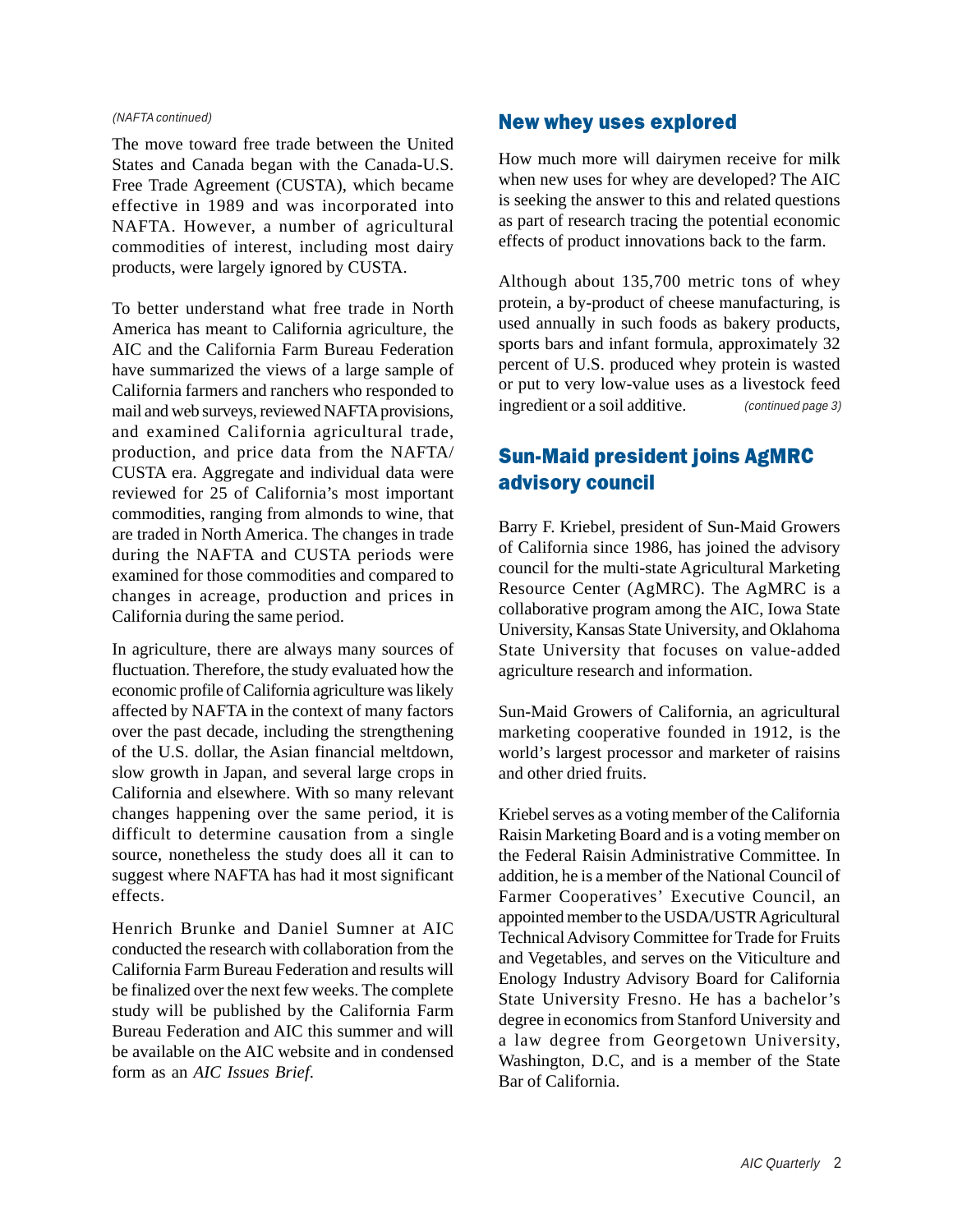#### (Whey continued)

AIC postgraduate researcher Fiona Hutchinson, who recently completed an MS in Food Science at UC Davis, is focusing on the new applications for edible films and coatings made from whey protein by the Biopolymer Film Research Group at UC Davis led by Professor John Krochta. Seven different applications are currently being considered:

- § Grease-barrier coatings on paper and paperboard for packaging such products as fast food and dog food
- § Oxygen-barrier coatings on plastics
- § Gloss coatings on chocolate-panned confectionery as an alternative to shellac (also called confectioners glaze)
- § Oxygen-barrier coatings to prolong the shelf life of foods prone to oxidation (rancidity)
- § Moisture-barrier coatings on foods to prevent texture loss, microbial growth and unwanted chemical reactions
- § Anti-microbial coatings on cheese
- § Extrusion and thermoforming of water-soluble pouches and cups

The first five applications are developed to the point where formulations are currently available. A comparison of raw material costs for both the whey protein application and the current technology for these applications suggests that the oxygen-barrier coatings on plastics, gloss coatings on chocolatepanned confectionery and moisture-barrier coatings on foods (specifically, peanuts used in candy bars to prevent rancidity and extend shelf life) are likely to be the first of these applications adopted by industry.

If just these three applications are adopted by 75 percent of the market, an extra 24,500 metric tons of whey protein concentrate 80 and whey protein isolate would be consumed annually. This is about 85 percent of the current combined consumption of these two products. Adoption by 25 percent of the market would increase consumption by 6,300 metric tons, or 22 percent of current estimated consumption. These whey protein consumption

numbers are likely to increase further as other uses for moisture barrier coatings are developed.

These facts are the starting point for an AIC economic model being developed by Joseph Balagtas and Daniel Sumner that will trace the effects of dairy product demand shifts back through the dairy cooperatives and proprietary cheese production firms. An important feature of this model is the complex array of milk pricing regulations that heavily affect milk farm revenues. Such policies must be accounted for in assessing the effect increased whey consumption from potential new whey protein products will have on dairy income, and whether that increase offsets the research cost of product development.

#### Korean agriculture studied



*Jung-sup Choi (KREI senior fellow), Larry Burmeister (University of Kentucky), Jung-il Kang (former KREI president), Hyunok Lee, Dan Sumner, Chul-ho Yoo (KREI senior fellow).*

AIC director Daniel Sumner spent a two-month sabbatical in South Korea this spring as a Visiting Research Fellow at the Korea Rural Economic Institute (KREI) in Seoul. Sumner and UC Davis agricultural economist Hyunok Lee studied agricultural research and development and agricultural productivity in Korea, the prospects for increased dairy imports into Korea and, more broadly, how Korean agriculture is adjusting to increased globalization.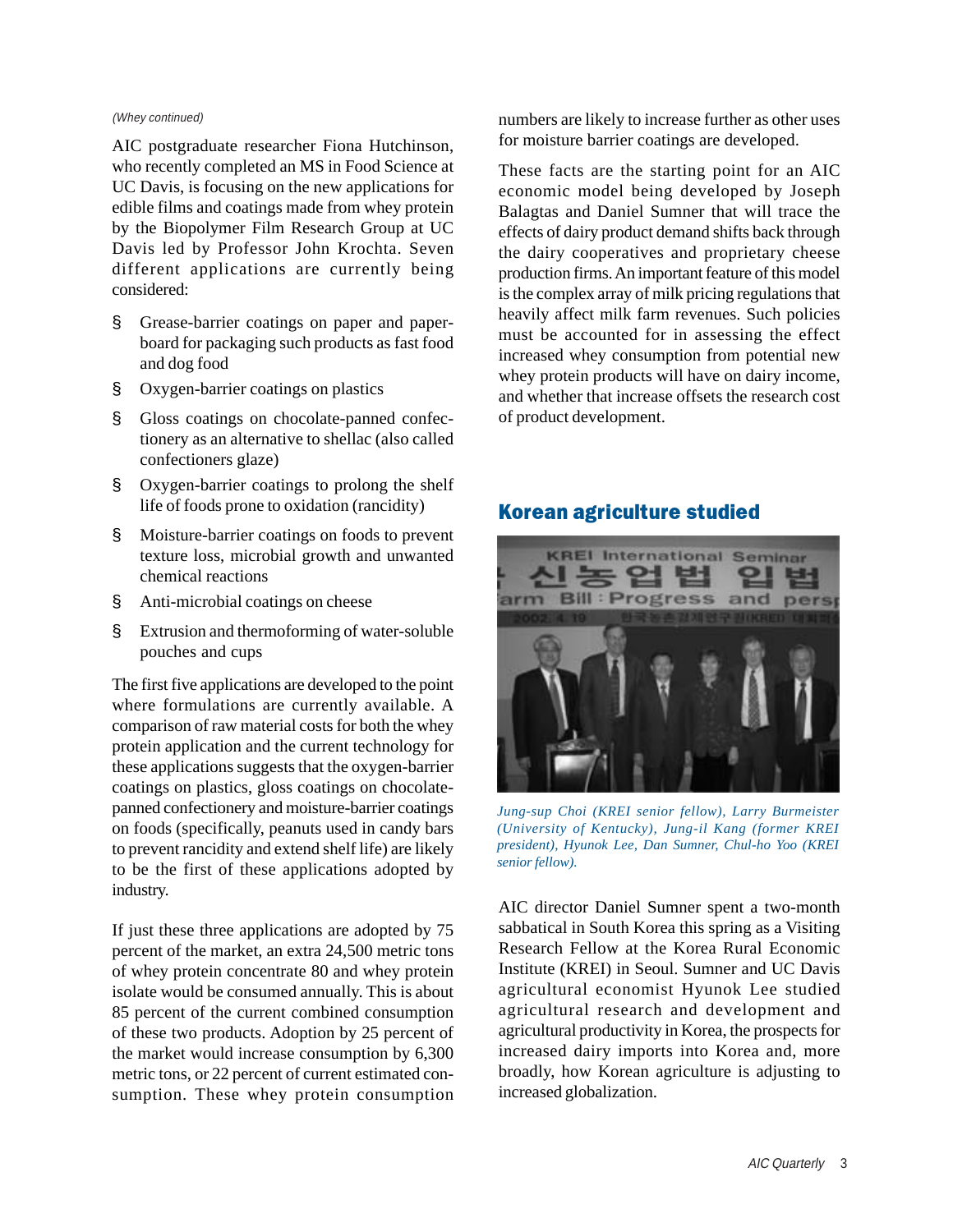## Supermarket studies look at food choice variables

Two related AIC studies are examining (1) the effect that prices, quality (fat, fiber, etc.) and availability (shelf space allocations) have on the demand for healthy foods and (2) the relative costs of healthier items and less healthy substitutes (i.e. whole wheat bread vs. white bread, low-fat vs. high fat ground beef) between stores in low income neighborhoods and neighboring stores in higher income neighborhoods.

AIC research economist Karen Jetter is conducting the studies in collaboration with Diana Cassady, director of the Center for Advanced Studies in Nutrition and Social Marketing, UC Davis, with funding support from the California Cancer ResearchProgramCalifornia Department of Health Services.

## Study relates income with vegetable consumption

Families with household income levels at or below \$15,000 eat fewer vegetables than families with household incomes greater than \$15,000, but neither group is consuming recommended daily amounts, a study by AIC research economist Karen Jetter shows.

Total vegetable consumption in the higher income group is 15 percent higher than the lower income group, but even individuals in the higher group need to double their consumption to meet the USDA recommended four daily servings of vegetables.

The two groups were only one percent apart in total fruit consumption but, as with vegetables, both groups need to increase consumption by approximately 60% to meet the recommended three daily servings.

These findings are early results of a study that will assess the potential benefits to farmers if consumers increased their consumption of fruits and vegetables to the recommended levels.

# Horticultural biotechnology issues aired at Monterey workshop

Nearly 100 invited scientists and industry representatives concerned about the future of horticultural biotechnology convened in Monterey in early March at an AIC and UC Davis Seed Biotechnology Center sponsored workshop to discuss issues, needs, and potential solutions to jump starting an industry perceived as lagging other biotechnology industries.

Although there is potential in the horticultural industry to use biotechnology to develop new and improved products ranging from tastier and longer lasting produce to slower growing lawn grasses that don't have to be mowed as often, such advances are either sitting on the shelf because growers, fearing adverse consumer reaction, don't want them, or they are withering in the laboratory because there is little or no chance of providing a return on development costs.

Available products with male sterility, modified ripening and modified oils are not being sold, and Bt corn that resists corn earworm is not being aggressively marketed, University of Florida researcher Barry Klee told the group. "Fear is the number one problem. No one wants to be first, or the only one," Klee said.

That fear may be more perception than reality. Susan Harlander of BIOrational Consultants, Inc., commented that more than 70 percent of processed foods have at least one ingredient from genetically modified soy or corn. An International Food Information Council (IFIC) survey suggests that bio-engineered foods are not even on the public's radar screen. IFIC senior vice president David Schmidt said that consumers are more concerned about food safety, and in general they are not opposed to biotechnology. He also added that consumers are not well informed about biotechnology.

Acceptance of products containing genetically modified organisms (GMOs) may be a bigger issue with retailers and shippers than consumers, especially as fewer and larger chains serve a global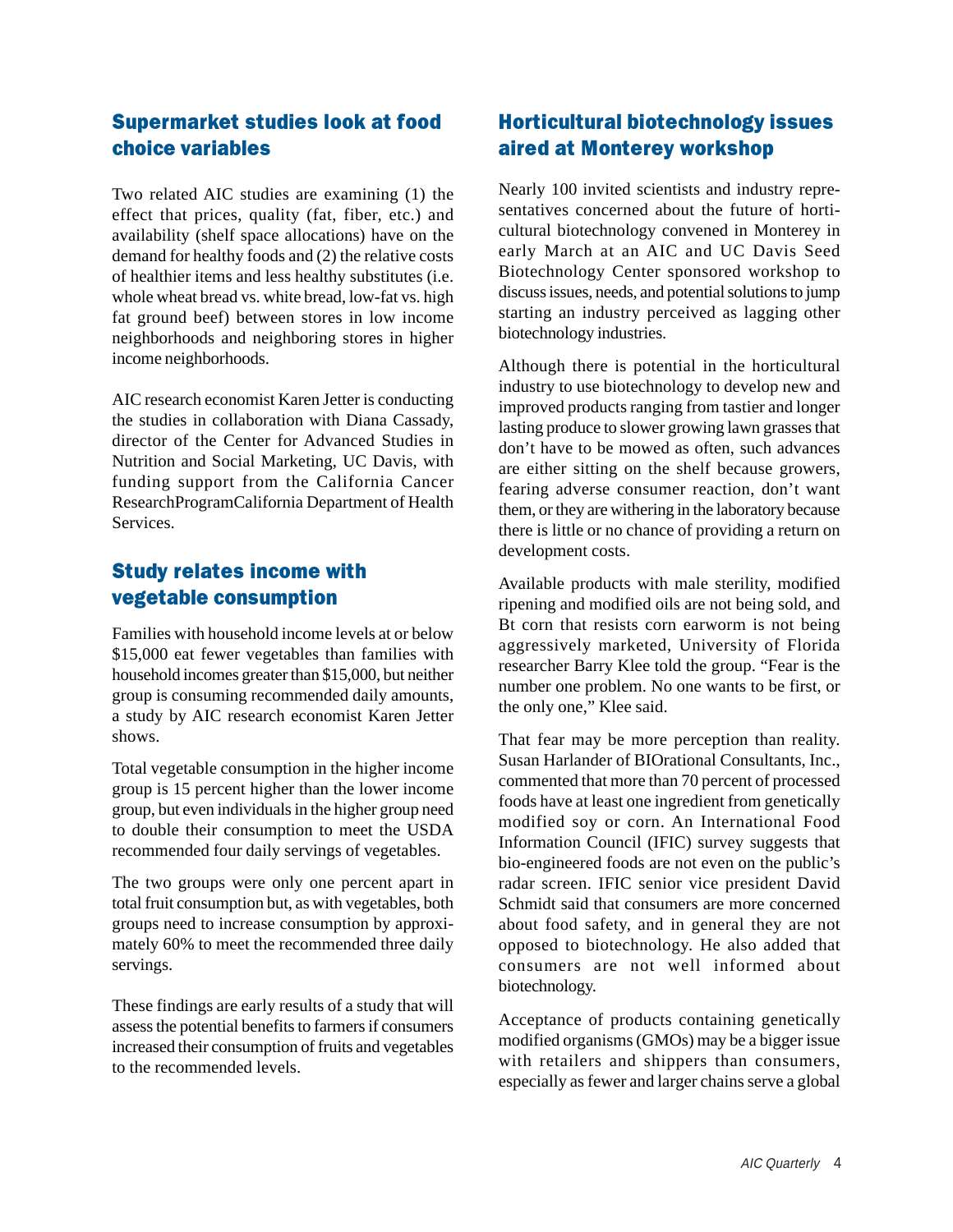market-place. Twenty of the largest buyers are now responsible for 52 percent of all grocery store sales, according to Roberta Cook, UC Davis agricultural economist and Cooperative Extension specialist. This trend, Cook said, translates into fewer shippers and fewer markets for biotechnology, increasing both potential risks and rewards for biotechnology firms. "Growers will respond to shipper requirements," Cook said, noting that genetically modified organisms (GMOs) with beneficial attributes may fit retailer models, depending on their earlier GMO policy decisions.

Mary Zischke of Dole Fresh Vegetables said that biotechnology offers retailers an opportunity for product differentiation and that the biotech industry needs to offer retailers more "good news" products that feature improved quality and convenience. These products would be tastier, last longer, have improved texture and aroma, and could incorporate vitamins and antioxidants, minerals, heart-healthy oils, and other nutritional traits. Nonfood horticultural products such as uniquely colored flowers, slower growing lawn grasses, and garden plants with internal growth regulators are other candidates for leading a new wave of horticultural products.

The most successful biotechnology products to date are those with built-in herbicide tolerance or insect resistance. Most of these are large acreage agronomic crops where sales volume is sufficient to recoup development and registration costs. If the horticultural biotechnology industry is to benefit from the biotechnology revolution, it is going to have to move beyond "first generation" products to development of value-added products with compelling consumer benefits according to Unversity of Missouri economist Nicholas Kalaitzandonakes.

The Monterey workshop participants identified several issues that need continuing dialogue and eventual resolution on the path to development of a viable horticultural biotechnology industry. These include greater reliance on the public sector and increased collaboration between public and private sectors to facilitate development and registration of products involving specialty crops. They also concurred that a policy shift in how intellectual property rights are assigned is necessary.

Researchers, public and private, increasingly obtain intellectual property rights to their inventions and either license or transfer ownership of these rights to commercial interests. Once this is done, the inventions, or more importantly, the tools to further inventions, are no longer available to the public unless future researchers can negotiate timeconsuming and often expensive agreements with the intellectual property owners. Workshop participants suggested establishment of an intellectual property clearinghouse and/or a technology pool to give researchers greater access to collections of agricultural biotechnology tools and materials.

Consensus from the Monterey meeting is that the horticultural biotechnology industry needs to work together to solve common problems and tap the potential of emerging technologies.

Cosponsors supporting the AIC and Seed Biotechnology Center workshop included the UC BioSTAR Project, UC Davis College of Agricultural and Environmental Sciences, UC Division of Agricultural and Natural Resources, and the UC Berkeley Giannini Foundation.

## AIC prepares books on exotic pests and trade with China

Iowa State Press will publish *Exotic Pests and Diseases: Biology, Economics and Public Policy*, a forthcoming book that grew out of AIC's major project on the topic. The first five chapters of the 15-chapter book will cover principles and issues related to exotic pests, including WTO sanitary and phytosanitary rules. The remaining chapters will deal with case studies ranging from bovine spongiform encephalopathy to biological control of yellow starthistle. Publication is expected in mid-2003.

Another AIC edited book, *Agricultural Trade and Policy in China,* features research on China's trade policy, WTO accession, commodity markets and agricultural productivity prospects and will be published by Ashgate Publishing in late 2002 or early 2003.